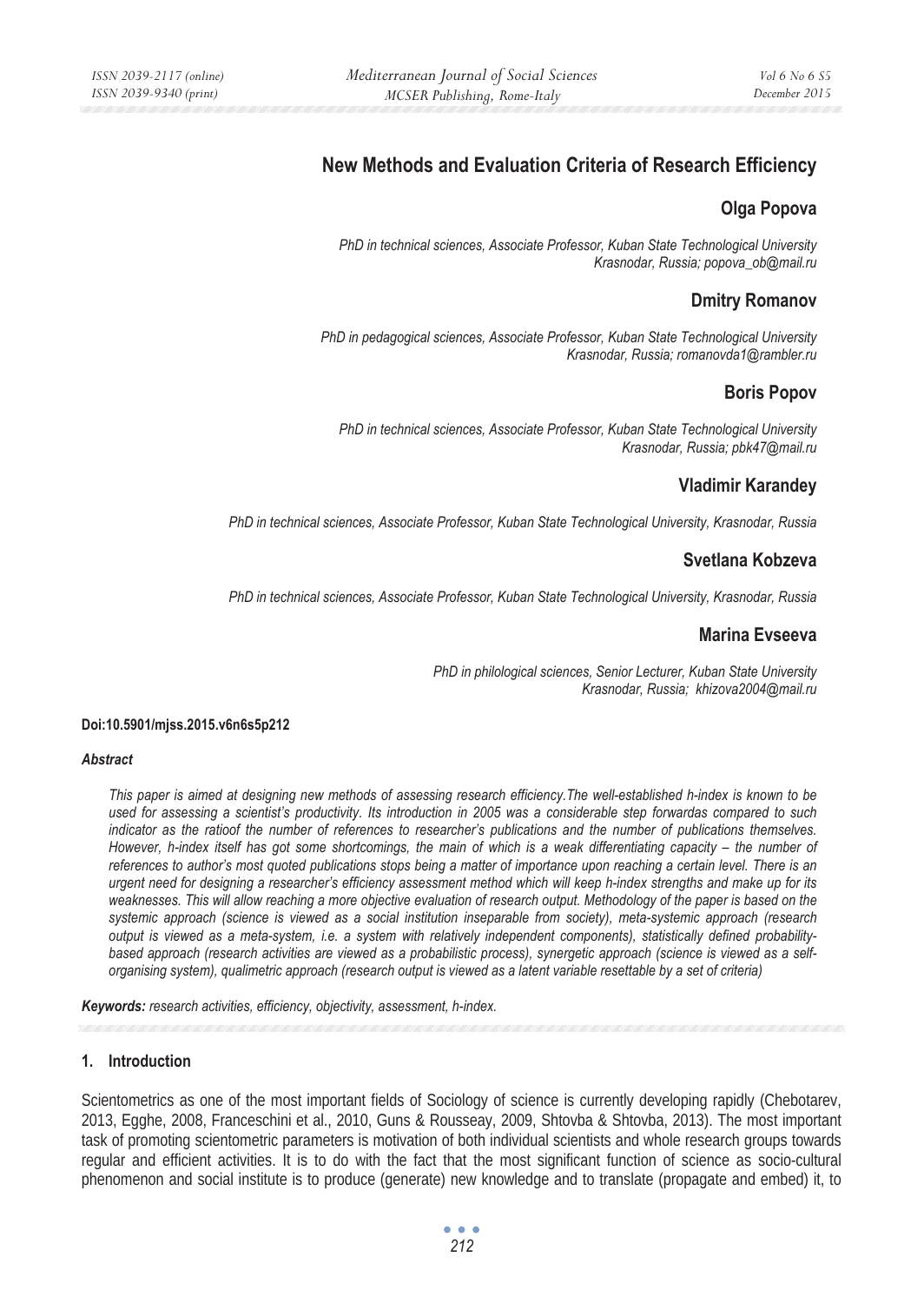| ISSN 2039-2117 (online) | Mediterranean Journal of Social Sciences | Vol 6 No 6 S5 |
|-------------------------|------------------------------------------|---------------|
| ISSN 2039-9340 (print)  | MCSER Publishing, Rome-Italy             | December 2015 |
|                         |                                          |               |

ensure appropriate conditions for innovative development of society in general and specific fields of human activity in particular. All over the world in the last century and in the present one, the pursuit of objectivity in assessing research activities to establish adequate criteria of their measurement has been intense and unrelenting (Eck &Waltman, 2008, Egghe, 2006, Eichorn&Yankauer, 1987, Hirsch, 2005, Lehmann et. al., 2006).

Information society has provided good conditions for the adequate assessment of research activities of individuals and groups (Hirsch, 2005, Franceschini et al., 2010, Guns &Rousseay, 2009, Shtovba&Shtovba, 2013). Thanks to the application of modern IT, it has become possible to obtain primary monitoring information on the "materialized" results of researchers (Web of Science, Scopus, Agris, etc.). However, the assessment of research activities efficiency is still based on a limited set of parameters (although it must be multi-parametric, only then it can be considered objective). The issue of study is the question: what must the methods of a researcher's efficiency assessment be like, which possess a proper differentiating capacity? The aim of study is designing new assessment methods for determining a researcher's efficiency. The object of study are research activities of a scientist; the subject matter of study is the quality (productivity) of research activities.

Nowadays the globally recognized researcher's efficiency indicator is Hirsch index (h-index), according to which a researcher's efficiency equals *h* if there is no less than *h* references to no less than each of his *h* publications (the number of his/her less efficient publications and references to them do not matter). Before 2005 the following indicator was used: a ratio of number of references to author's publications to the number of publications themselves. Inadequacy of the latter is in the fact that the increase in number of publications decreases a researcher's efficiency. As opposed to it, the main advantage of h-index is that it settles the discrepancy between volume and efficiency of research activities (quantity and quality of publications). Thanks to h-index scientists do not tend to "split" their publications so as to increase their number, but to produce quality papers of significance. On the other hand, h-index does not "forbid" researchers publish new scientific papers. In other words, h-index stimulates generation of quality publications that tend to have great impact on science. It is also possible to analyze publication activity by such indicator as the number of references to the most cited publication.

Nevertheless, h-index has disadvantages too. From the standpoint of the authors of this paper, the major drawback here is lack of differentiating capacity: two different researchers with the same h-index can have different numbers of references to their most cited publications. Apart from that, with any number of citations h-index cannot exceed the number of publications. To a certain extent, the h-index shortcomings are compensated by g-index: for a given set of publications sorted out in descending order of citations g-index is the largest number at which g of the most cited publications obtained (total) not less than g2 of citations. Yet, even g-index does not always differentiate a researcher's efficiency. Besides, it is limited by the number of a researcher's publications. Modern scholars (Chebotarev, 2013, Franceschini et al., 2010, Guns and Rousseay, 2009, Shtovba & Shtovba, 2013) have carried out quite an impressive survey of existing indicators of a researcher's efficiency which are based on primary information on their citations.

Modern IT provide favourable conditions for solving scientometric problems: it is thanks to them that citations detecting and fixation are possible, as well as the analysis of a researcher's publishing activities. However, assessment and analysis of research activities are still based on a rather limited number of indicators which decreases objectivity and prevents from giving a full assessment of their input into a particular area of science. Everyone knows Goodhart's law: "When a measure becomes a target, it ceases to be a good measure." It is no doubt that research activities assessment must be multi-criterial.

### **2. Methodology of Study**

### *2.1 Methods of study*

The following methods were used within the study: cognitive and mathematical modeling, qualimetric methods, methods of mathematical statistics and automated systemic and cognitive analysis.

### *2.2 Research organization*

The study was based on higher education institutions of the Krasnodar territory. The authors managed to specify new criteria of research efficiency assessment thanks to qualimetric methods (theory of latent variables). Owing to Russian Science Citation Index (on eLIBRARY platform) were obtained primary data on research activities of Kuban's university lecturers (n=420). Automated systemic and cognitive analysis made it possible to identify validity and differentiating capacity of the authors' indicators of research efficiency.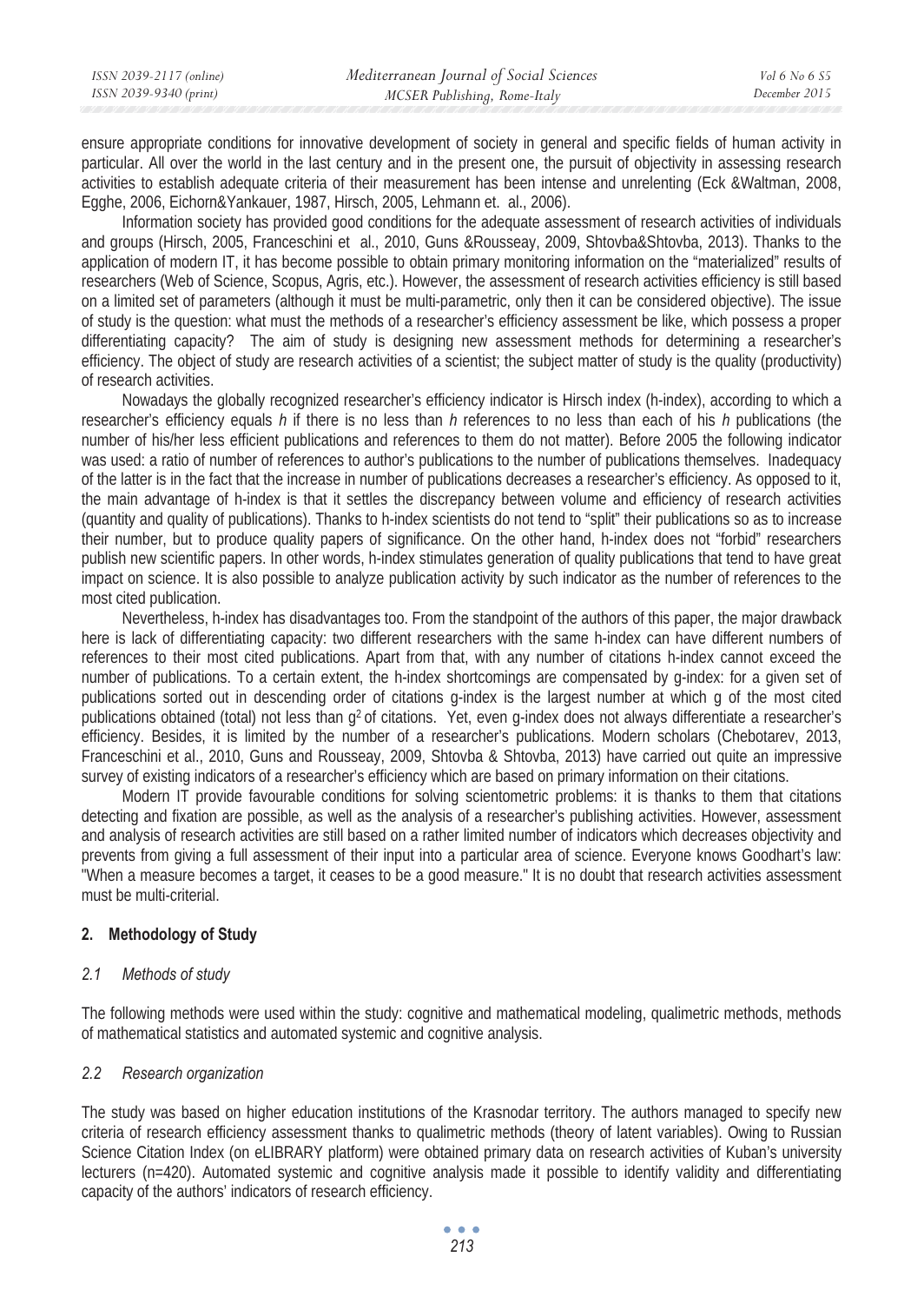#### **3. Results of Study and their Discussion**

Without denying significance of h- and g-indices, the authors uphold the position that it is necessary to combine them with other indicators – only then it will be possible to obtain a full picture accurately displaying a researcher's efficiency. The authors suggest that the research activities assessment should be carried out in the following way. The first stage is sorting out publications in descending order of their citations and calculating the h-index. The second stage represents the authors' method, different from the generally recognized one. Let N be a total number of a researcher's publications, h is the number of the most cited ones (each one is referred to at least h times),  $f_i$  is the number of citations to the

i thpublication, then the total number of references to the most cited and to all publications will be  $Z = \sum_{i=1}^{k} f_i$  and  $S = \sum_{i=1}^{N} f_i$  $Z = \sum_{i=1}^{n} f_i$  and  $S = \sum_{i=1}^{N} f_i$  $S = \sum_{i=1}^{\infty} f_i$ 

respectively, and the authors' researcher's efficiency index is  $\frac{r}{h} = \frac{Z}{h}$ . The advantage of the authors' method is in lack of any principal limitations connected with a number of publications.

Other research efficiency indicators can also be calculated on the basis of primary information obtained from scientometric databases (scientometric systems). Let us consider them.

Let Q be a set of journals which published a researcher' papers, W be a set of his/her co-authors, then  $\varsigma = P(Q)$  will be the number of journals,  $\omega = P(W)$  will be the number of co-authors (P is the power of a set. Let the number of coauthors be a coordinating number of a researcher (in chemistry the coordinating number is the number of the nearest atom's neighbours in space). Let **w** be social valence of a researcher which represents such number when the researcher has no less than **w** publications with each of no less than **w** authors. The given indicator reflects firmness (steadiness) of a researcher's social ties with his/her co-authors. Another important indicator is productivity of social broadcasting of research results which equals **q**, on condition that no less than **q** of scientific papers are published in each of no less than **q** journals. The relevance of the last indicator is not only in implementing such researcher's function as broadcasting his/her own research results. It is very important to mention that at high values of this indicator it is highly unlikely that all publications of a researcher are inferior.

It is worthwhile mentioning that a researcher's efficiency is evaluated on the basis of quantity of citations to his/her publications. Yet, in modern information systems there are self-citations, citations by co-authors and citations by "thirdparty". No doubt that it is the latter that are genuine indicators of publications value for the academic community. Therefore, the authors suggest introducing the following indicator – citation index for a particular publication: *<sup>k</sup> <sup>N</sup>*

 $N' + \sum_{k=1}^{N''} 0.75^k + \sum_{k=1}^{N'''} 0.5^k$ . Here N', N'', N'' are numbers for "third-party" citations, co-authors' citations and self-citations,  $\gamma' + \sum_{k=1}^{N''} 0.75^k + \sum_{k=1}^{N'''} 0.5^k$ *k*  $N = N^7 + \sum_{k=1}^{6} 0.75^k$ 

*M*

respectively. General citation index for a particular researcher is then  $H = \sum_{i=1}^{H} N_i$ , where M is the total number of a researcher's publications, N<sub>i</sub> is citation index for the i<sup>th</sup>publication.

The advantage of the suggested method for calculating the citation index is in its fundamental restriction at the expense of citations by co-authors and self-citations (on the basis of the mathematical theory of limits it is easy to prove that the second and the third addenda in the formula will have final values even with the "infinite" number of citations by co-authors and self-citations). On the one hand, there is nothing bad in self-citing; moreover, the self-citations do indicate continuity of research activities (i.e. earlier works bear importance for later ones). On the other hand, it was inadmissible that the scientometric indicators should be raised artificially (even fraudulently). The suggested method will put an end to such attempts.

It is well-known that the aim of monitoring in any field is not sheer "criticism", but facilitation in correcting a situation by pointing to weaknesses there and suggesting ways of their eradication.

Let us introduce an indicator  $Z = \frac{h^2}{N}$ , where h is the well-known h-index, N is total number of references to the researcher's publications. The more this indicator tends to zero (especially, if it is less than 0,1), the more thought should be given to publications quality raise.

The analysis of publishing activity of lecturers at universities in the Krasnodar territory revealed a close relation between h-index, the widely recognized indicator, and the suggested indicators for the researchers with high efficiency degree. Thanks to automated systemic and cognitive analysis of evidence on research activities results of academics, we managed to identify clearly an experimental group (n1=33) of lecturers with high and more than average h-index (15 and up) and a control group (n2=387) of lecturers with average and low h-index (under 15). The analysis of Tables 1 and 2 reveals that at high values of h-index the researchers display close correlation between all scientometric indicators,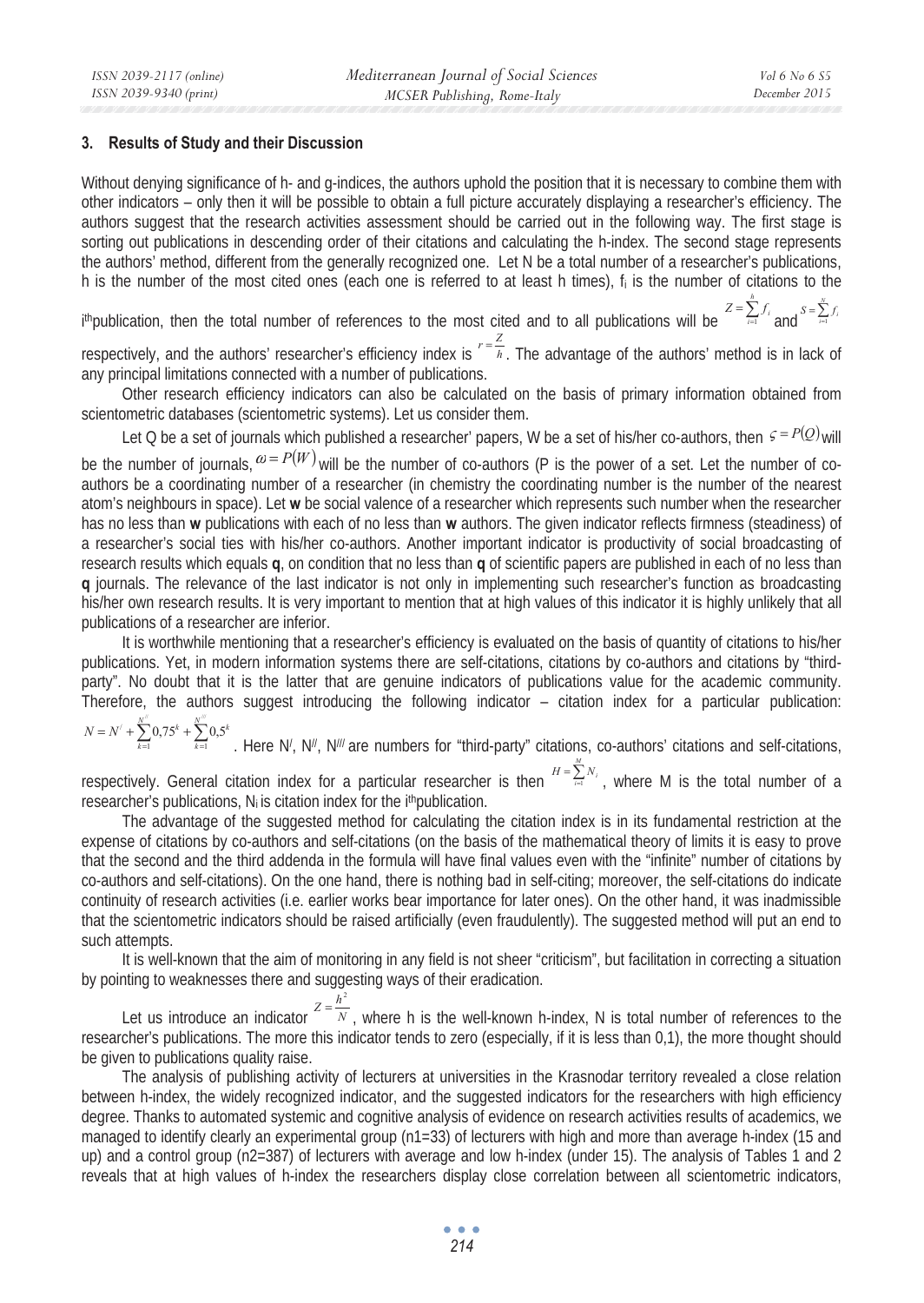| ISSN 2039-2117 (online) | Mediterranean Journal of Social Sciences | Vol 6 No 6 S5 |
|-------------------------|------------------------------------------|---------------|
| ISSN 2039-9340 (print)  | MCSER Publishing, Rome-Italy             | December 2015 |

whereas for the researchers with low and medial h-index figures this correlation does not appear strictly unambiguous. Designations: P1 is h-index, P2 is a researcher's efficiency index, P3 is a researcher's coordination number, P4 is a researcher's social valence, P5 is the number of journals with researcher's publications, P6 is the social broadcasting index of researcher's publications, P7 is the authors' index of a researcher's science citation, P8 is the authors' science citation index of a researcher's most significant paper (the strength of a correlating group is an average value of correlating coefficient between pairs of different indicators).

Table 1. Correlating coefficients between scientometric indicators in the experimental group

| <b>Parameter</b>                       | P <sub>1</sub> | P <sub>2</sub>           | $P_3$                    | P <sub>4</sub>           | P <sub>5</sub> | P6   | P <sub>7</sub>           | P8   |
|----------------------------------------|----------------|--------------------------|--------------------------|--------------------------|----------------|------|--------------------------|------|
| P1                                     |                | 0,70                     | 0,57                     | 0,62                     | 0,72           | 0,68 | 0,77                     | 0,75 |
| P <sub>2</sub>                         | ٠              |                          | 0.54                     | 0,65                     | 0,69           | 0,65 | 0,71                     | 0,78 |
| $P_3$                                  | ۰              |                          |                          | 0,82                     | 0,67           | 0,62 | 0,55                     | 0,61 |
| $P_4$                                  | ٠              | $\overline{\phantom{a}}$ | ٠                        |                          | 0,54           | 0,65 | 0,68                     | 0,53 |
| P <sub>5</sub>                         | ٠              | $\overline{\phantom{a}}$ | ٠                        | ٠                        |                | 0.54 | 0.54                     | 0,65 |
| $P_6$                                  | ۰              |                          |                          | $\overline{\phantom{a}}$ |                |      | 0,63                     | 0,59 |
| P7                                     | ٠              | ۰                        | ٠                        | ٠                        |                | ٠    |                          | 0,79 |
| $P_8$                                  | ٠              | ٠                        | $\overline{\phantom{a}}$ | ٠                        | ٠              | ٠    | $\overline{\phantom{a}}$ |      |
| Strength of a correlating group: 0,65. |                |                          |                          |                          |                |      |                          |      |

### **Source:** authors

**Table 2.**Correlating coefficients between scientometric indicators in the control group

| <b>Parameter</b>                       | P <sub>1</sub> | P <sub>2</sub> | $P_3$                    | P4   | P <sub>5</sub> | $P_6$ | P <sub>7</sub>           | $P_8$ |
|----------------------------------------|----------------|----------------|--------------------------|------|----------------|-------|--------------------------|-------|
| P1                                     |                | 0,54           | 0,33                     | 0,29 | 0,52           | 0,45  | 0,41                     | 0,47  |
| P <sub>2</sub>                         | ۰              |                | 0,24                     | 0,17 | 0,19           | 0,15  | 0,44                     | 0,48  |
| $P_3$                                  | ٠              |                |                          | 0,56 | 0,47           | 0,42  | 0,35                     | 0,41  |
| $\mathsf{P}_4$                         | ٠              | ۰              | ٠                        |      | 0,54           | 0,37  | 0,58                     | 0,43  |
| P <sub>5</sub>                         | ٠              | ٠              | $\overline{\phantom{a}}$ | ٠    |                | 0,59  | 0,54                     | 0,46  |
| $P_6$                                  | ٠              |                | ٠                        | ٠    |                |       | 0,47                     | 0,39  |
| P7                                     | ٠              | ۰              | ٠                        | ٠    |                |       |                          | 0,59  |
| $P_8$                                  | ٠              |                | ٠                        | ٠    | ٠              | ٠     | $\overline{\phantom{a}}$ |       |
| Strength of a correlating group: 0,42. |                |                |                          |      |                |       |                          |       |

### **Source:** authors

The analysis of publishing activity of efficient researchers (with h-index 15 and up) revealed that the closest correlation with the h-index have the authors' index of a researcher's science citation and the authors' science citation index of a researcher's most significant paper. The h-index also closely correlates with the number of journals to which a researcher contributed his/her publications. It can be explained by the fact, that the bigger assortment of the journals is, the sooner the science community will know about the results of the research activities of a scientist. Also, there is quite a close correlation betweenthe authors' index of a researcher's science citation and his/her social valence. This results from the fact that the availability of a stable research group of colleagues is a significant factor for obtaining tangible results(realized in publications), recognized by science community.

Thus, a high degree of strength of a correlating group for the experimental group of researchers proves the validity of h-index, as well as the fact that a highly efficient researcher is characterized by high values of all scientometric parameters. At the same time, a low degree of strength of a correlating group for the experimental group of researchers shows evidence of need for application of a whole complex of scientometric indicators (including the authors'ones) to assess research activities of those with modest experience in this area.

### **4. Findings**

Objective assessment of a researcher's efficiency is one of the most important tasks of our time. In compliance with principles of systemic analysis and qualimetric requirements, the research efficiency should be viewed as an integral